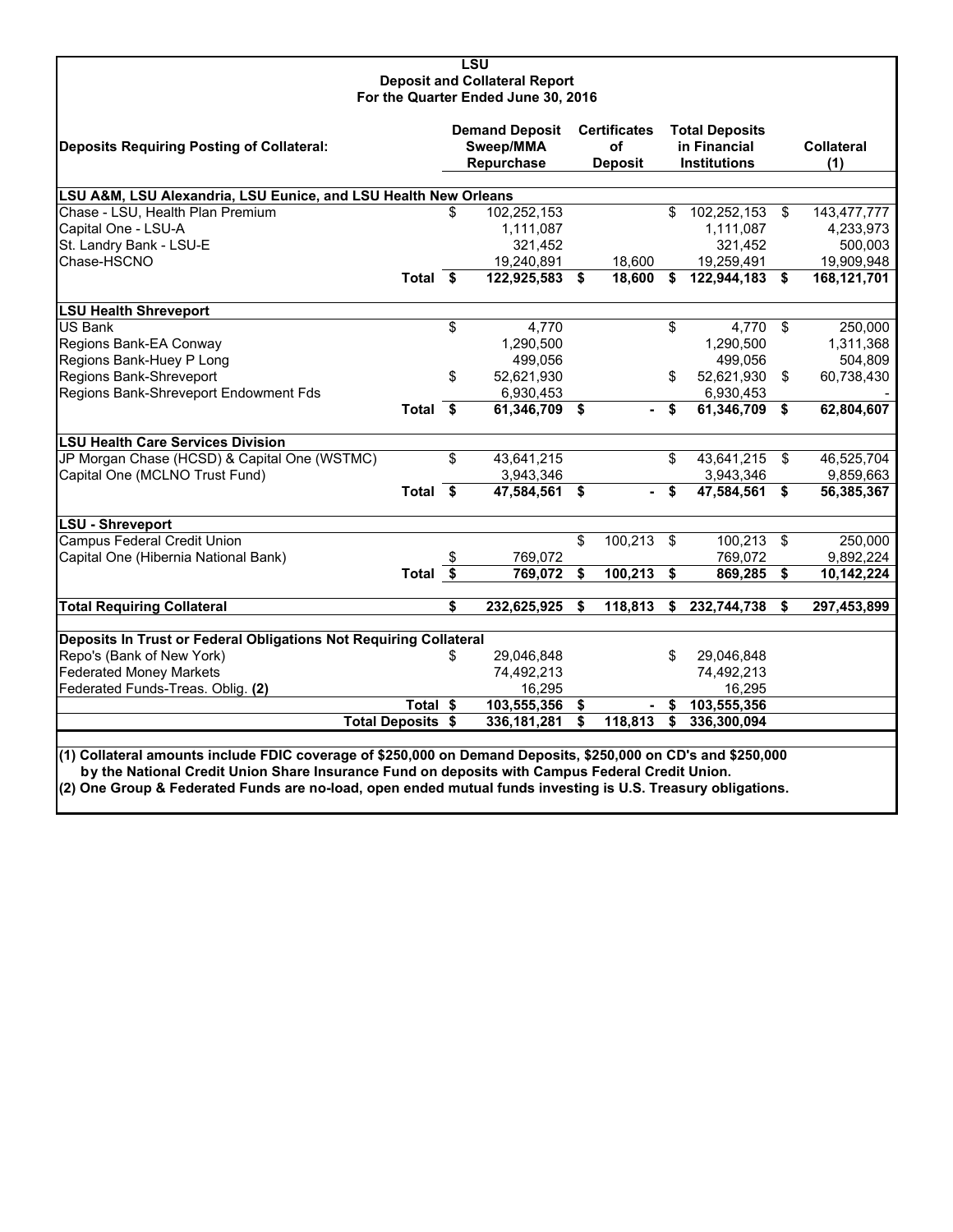# **LSU Investment Summary For the Quarter Ended June 30, 2016**

|                                                      | As of 7/1/2015                | As of 9/30/2015               |                               | As of 12/31/2015              |                               |                               | As of 3/31/2016               | As of 06/30/2016             |                              |  |
|------------------------------------------------------|-------------------------------|-------------------------------|-------------------------------|-------------------------------|-------------------------------|-------------------------------|-------------------------------|------------------------------|------------------------------|--|
| <b>Fund Description</b>                              | Value                         | Cost                          | <b>Market Value</b>           | Cost                          | <b>Market Value</b>           | Cost                          | <b>Market Value</b>           | Cost                         | <b>Market Value</b>          |  |
| <b>Current Funds</b>                                 |                               |                               |                               |                               |                               |                               |                               |                              |                              |  |
| Cash/Sweeps                                          | \$158,813,833                 | \$218,405,779                 | \$218,405,779                 | \$185,396,349                 | \$185,396,349                 | \$209.755.946                 | \$209,755,946                 | \$220.965.188                | \$220,965,188                |  |
| Money Market Accounts/Repos (A)                      | \$4,217,458                   | \$32,879,174                  | \$32,879,174                  | \$2,006,905                   | \$2,006,905                   | \$15,902,423                  | \$15,902,423                  | \$2,007,708                  | \$2,007,708                  |  |
| <b>Certificates of Deposit</b>                       | \$100,200                     | \$100,200                     | \$100,200                     | \$100,200                     | \$100,200                     | \$100,200                     | \$100,200                     | \$100,213                    | \$100,213                    |  |
| <b>Treasury Notes</b>                                | \$11,524,774                  | \$11,516,556                  | \$11,737,749                  | \$11,516,556                  | \$11,553,341                  | \$11,516,556                  | \$11,942,141                  | \$11,516,556                 | \$12,142,653                 |  |
| CMO's                                                | \$2,489,821                   | \$1,678,453                   | \$1,709,984                   | \$1,018,555                   | \$1,029,035                   | \$801,373                     | \$807,309                     | \$611,362                    | \$614,148                    |  |
| Agency Securities (B)<br>Mortgaged Backed Securities | \$152,423,465                 | \$122,903,902<br>\$38,257,878 | \$125,301,315<br>\$38,834,689 | \$118,626,376<br>\$38,877,235 | \$119,550,970<br>\$38,866,390 | \$103,183,623<br>\$37,350,391 | \$105,589,013<br>\$37,727,482 | \$89,726,497<br>\$36,822,630 | \$91,227,316<br>\$37,292,456 |  |
| Equity Securities (C)                                | \$28,725,234<br>\$85,784      | \$0                           | \$72,250                      | \$0                           | \$73,873                      | \$0                           | \$67,335                      | \$0                          | \$61,043                     |  |
| <b>Bond Mutual Funds</b>                             | \$43,307,885                  | \$46,697,531                  | \$42,782,238                  | \$46,697,531                  | \$42,391,868                  | \$46,697,531                  | \$44,308,934                  | \$46,697,531                 | \$45,093,538                 |  |
| Municipal Bonds (E)                                  | \$45,261,960                  | \$58,956,109                  | \$57,315,788                  | \$58,912,619                  | \$56,729,372                  | \$58,288,866                  | \$57,940,270                  | \$59,924,921                 | \$60,059,454                 |  |
| Corporate Bonds (D)                                  | \$175,272,788                 | \$198,577,082                 | \$199,181,217                 | \$193,792,162                 | \$192,302,005                 | \$189,045,187                 | \$190,055,409                 | \$178,621,049                | \$181,954,809                |  |
| Total                                                | \$622,223,202                 | \$729,972,664                 | \$728,320,383                 | \$656,944,488                 | \$650,000,308                 | \$672,642,096                 | \$674,196,462                 | \$646,993,655                | \$651,518,526                |  |
| <b>Endowment Funds</b>                               |                               |                               |                               |                               |                               |                               |                               |                              |                              |  |
| Cash/Sweeps                                          | \$2,990,181                   | \$2,994,095                   | \$2,994,095                   | \$2,997,929                   | \$2,997,929                   | \$2,999,483                   | \$2,999,483                   | \$6,930,453                  | \$6,930,453                  |  |
| Money Market Accounts/Repos (A)                      | \$0                           | \$1,278,108                   | \$1,278,108                   | \$191,237                     | \$191.237                     | \$991,787                     | \$991,787                     | \$0                          | \$0                          |  |
| <b>Certificates of Deposit</b>                       | \$18,600                      | \$18,600                      | \$18,600                      | \$18,600                      | \$18,600                      | \$18,600                      | \$18,600                      | \$18,600                     | \$18,600                     |  |
| Agency Securities (B)                                | \$8,250,750                   | \$7,237,460                   | \$7,282,324                   | \$7,237,460                   | \$7,217,091                   | \$6,742,960                   | \$6,727,416                   | \$5,644,410                  | \$5,602,078                  |  |
| Mortgaged Backed Securities                          | \$1,552,243                   | \$1,421,040                   | \$1,438,710                   | \$1,421,040                   | \$1,417,943                   | \$1,305,162                   | \$1,315,649                   | \$1,305,162                  | \$1,319,316                  |  |
| Equity Securities (C)                                | \$10,476,506                  | \$6,619,310                   | \$9,789,443                   | \$6,619,310                   | \$10,239,960                  | \$6,619,310                   | \$10,319,149                  | \$6,171,551                  | \$9,737,669                  |  |
| <b>Mutual Funds</b>                                  | \$53,011,507                  | \$52,360,182                  | \$53,343,928                  | \$52,843,501                  | \$54,233,196                  | \$53,132,364                  | \$55,429,533                  | \$49,429,471                 | \$52,291,419                 |  |
| Municipal Bonds (E)                                  | \$0                           | \$0                           | \$0                           | \$756,130                     | \$754,563                     | \$756,130                     | \$776,798                     | \$1,224,510                  | \$1,256,822                  |  |
| Corporate Bonds (D)<br>Total                         | \$6,269,703<br>\$82,569,490   | \$6,056,740<br>\$77,985,535   | \$6,258,600<br>\$82.403.808   | \$6,786,515<br>\$78,871,722   | \$6,892,445<br>\$83,962,964   | \$6,786,515<br>\$79,352,311   | \$7,026,970<br>\$85,605,385   | \$7,075,030<br>\$77,799,187  | \$7,404,973<br>\$84,561,330  |  |
|                                                      |                               |                               |                               |                               |                               |                               |                               |                              |                              |  |
| Other Funds                                          |                               |                               |                               |                               |                               |                               |                               |                              |                              |  |
| Cash/Sweeps<br>Money Market Accounts/Repos (A)       | \$7,321,696<br>\$120,674,103  | \$5,786,036<br>\$103,803,265  | \$5,786,036<br>\$103,803,265  | \$4,764,576<br>\$124,906,219  | \$4,764,576<br>\$124,906,219  | \$4,124,249<br>\$104,012,618  | \$4,124,249<br>\$104,012,618  | \$4,228,577<br>\$102,033,060 | \$4,228,577<br>\$102,033,060 |  |
| Agency Securities (B)                                | \$10,511,900                  | \$10,248,931                  | \$10,600,025                  | \$7,221,095                   | \$7,552,239                   | \$7,221,095                   | \$7,744,447                   | \$7,215,695                  | \$7,876,330                  |  |
| Equity Securities (C)                                | \$412,672                     | \$0                           | \$368,776                     | \$0                           | \$386,632                     | \$0                           | \$414,606                     | \$0                          | \$464,950                    |  |
| Total                                                | \$142,102,294                 | \$119,873,950                 | \$120,593,820                 | \$136.923.117                 | \$137,640,893                 | \$115,382,575                 | \$116,320,533                 | \$113,493,627                | \$114,619,212                |  |
| <b>Grand Total</b>                                   | \$846,894,986                 | \$927,832,149                 | \$931,318,011                 | \$872,739,327                 | \$871,604,165                 | \$867,376,982                 | \$876,122,380                 | \$838,286,469                | \$850,699,068                |  |
| <b>Deposits in Financial Institutions</b>            |                               |                               |                               |                               |                               |                               |                               |                              |                              |  |
| Total Cash/Sweeps/MMA/Repos                          | \$294,017,271                 | \$365,146,457                 | \$365,146,457                 | \$320,263,215                 | \$320,263,215                 | \$337,786,506                 | \$337,786,506                 | \$336,164,986                | \$336.164.986                |  |
| <b>Total Certificates of Deposit</b>                 | \$118,800                     | \$118,800                     | \$118,800                     | \$118,800                     | \$118,800                     | \$118,800                     | \$118,800                     | \$118,813                    | \$118,813                    |  |
| <b>US Gov Related Securities</b>                     | \$40,338                      | \$35,718                      | \$35,718                      | \$31,227                      | \$31,227                      | \$24,613                      | \$24,613                      | \$16,295                     | \$16,295                     |  |
| <b>Total Deposits</b>                                | \$294,176,409                 | \$365,300,975                 | \$365,300,975                 | \$320,413,242                 | \$320,413,242                 | \$337,929,919                 | \$337,929,919                 | \$336,300,094                | \$336,300,094                |  |
| <b>Other Investments</b>                             |                               |                               |                               |                               |                               |                               |                               |                              |                              |  |
| <b>Treasury Notes</b>                                | \$14,666,359                  | \$11,516,556                  | \$11,737,749                  | \$11,516,556                  | \$11,553,341                  | \$11,516,556                  | \$11,942,141                  | \$11,516,556                 | \$12,142,653                 |  |
| CMO's                                                | \$2,489,821                   | \$1,678,453                   | \$1,709,984                   | \$1,018,555                   | \$1,029,035                   | \$801,373                     | \$807,309                     | \$611,362                    | \$614,148                    |  |
| Agency Securities (B)                                | \$171,186,115                 | \$140,390,293                 | \$143,183,664                 | \$133,084,931                 | \$134,320,300                 | \$117,147,678                 | \$120,060,876                 | \$102,586,602                | \$104,705,724                |  |
| Mortgaged Backed Securities                          | \$30,277,477                  | \$39,678,918                  | \$40,273,399                  | \$40,298,275                  | \$40,284,333                  | \$38,655,553                  | \$39,043,131                  | \$38,127,792                 | \$38,611,772                 |  |
| Equity Securities (C)                                | \$10,974,962                  | \$6,619,310                   | \$10,230,469                  | \$6,619,310                   | \$10,700,465                  | \$6,619,310                   | \$10,801,090                  | \$6,171,551                  | \$10,263,662                 |  |
| <b>Bond Mutual Funds</b><br><b>Mutual Funds</b>      | \$43,307,885<br>\$53,011,507  | \$46,697,531<br>\$52,360,182  | \$42,782,238<br>\$53,343,928  | \$46,697,531<br>\$52,843,501  | \$42,391,868<br>\$54,233,196  | \$46,697,531<br>\$53,132,364  | \$44,308,934<br>\$55,429,533  | \$46,697,531<br>\$49,429,471 | \$45,093,538<br>\$52,291,419 |  |
| Municipal Bonds (E)                                  | \$45,261,960                  | \$58,956,109                  | \$57,315,788                  | \$59,668,749                  | \$57,483,935                  | \$59,044,996                  | \$58,717,068                  | \$61,149,431                 | \$61,316,276                 |  |
| Corporate Bonds (D)                                  | \$181,542,491                 | \$204,633,822                 | \$205,439,817                 | \$200,578,677                 | \$199,194,450                 | \$195,831,702                 | \$197,082,379                 | \$185,696,079                | \$189,359,782                |  |
| <b>Total Other</b>                                   | \$552,718,577                 | \$562,531,174                 | \$566,017,036                 | \$552,326,085                 | \$551,190,923                 | \$529,447,063                 | \$538,192,461                 | \$501,986,375                | \$514,398,974                |  |
| <b>Grand Total</b>                                   | \$846,894,986                 | \$927,832,149                 | \$931,318,011                 | \$872,739,327                 | \$871,604,165                 | \$867,376,982                 | \$876,122,380                 | \$838,286,469                | \$850,699,068                |  |
| <b>LSU Paid Campuses</b>                             |                               |                               |                               |                               |                               |                               |                               |                              |                              |  |
| <b>Current Funds</b>                                 |                               |                               |                               |                               |                               |                               |                               |                              |                              |  |
| Cash/Sweeps                                          | \$67,737,029                  | \$103,417,821                 | \$103,417,821                 | \$73,174,288                  | \$73,174,288                  | \$89,633,814                  | \$89,633,814                  | \$122,925,583                | \$122,925,583                |  |
| Money Market Accounts/Repos (A)                      | \$36,563                      | \$32,378,761                  | \$32,378,761                  | \$1,506,049                   | \$1,506,049                   | \$15,401,132                  | \$15,401,132                  |                              |                              |  |
| <b>Treasury Notes</b>                                | \$11,524,774                  | \$11,516,556                  | \$11,737,749                  | \$11,516,556                  | \$11,553,341                  | \$11,516,556                  | \$11,942,141                  | \$11,516,556                 | \$12,142,653                 |  |
| CMO's                                                | \$2,489,821                   | \$1,678,453                   | \$1,709,984                   | \$1,018,555                   | \$1,029,035                   | \$801,373                     | \$807,309                     | \$611,362                    | \$614,148                    |  |
| Agency Securities (B)<br>Mortgaged Backed Securities | \$147,174,859<br>\$25,636,634 | \$118,655,209<br>\$35,235,407 | \$121,056,021<br>\$35,819,130 | \$115,377,208<br>\$35,885,453 | \$116,342,609<br>\$35,894,688 | \$99,718,733<br>\$34,393,492  | \$101,337,520<br>\$34,808,372 | \$84,464,766<br>\$34,026,314 | \$85,959,811<br>\$34,548,252 |  |
| Equity Securities (C)                                | \$85,784                      |                               | \$72,250                      |                               | \$73,873                      |                               | \$67,335                      |                              | \$61,043                     |  |
| <b>Bond Mutual Funds</b>                             | \$43,307,885                  | \$46,697,531                  | \$42,782,238                  | \$46,697,531                  | \$42,391,868                  | \$46,697,531                  | \$44,308,934                  | \$46,697,531                 | \$45,093,538                 |  |
| Municipal Bonds (E)                                  | \$43,012,913                  | \$56,240,381                  | \$54,604,966                  | \$56,198,426                  | \$54,045,607                  | \$56,193,182                  | \$55,586,448                  | \$57,220,112                 | \$57,320,194                 |  |
| Corporate Bonds (D)                                  | \$170,766,961                 | \$194,635,532                 | \$195,256,517                 | \$189,876,307                 | \$188,406,258                 | \$185,149,488                 | \$187,215,749                 | \$176,304,538                | \$179,633,824                |  |
| Total                                                | \$511,773,223                 | \$600,455,651                 | \$598,835,437                 | \$531,250,373                 | \$524,417,616                 | \$539,505,301                 | \$541,108,754                 | \$533,766,762                | \$538,299,046                |  |
|                                                      |                               |                               |                               |                               |                               |                               |                               |                              |                              |  |
| <b>Endowment Funds</b>                               |                               |                               |                               |                               |                               |                               |                               |                              |                              |  |
| Money Market Accounts/Repos (A)                      |                               | \$1,278,108                   | \$1,278,108                   | \$191,237                     | \$191,237                     | \$991,787                     | \$991,787                     |                              |                              |  |
| Certificates of Deposit                              | \$18,600                      | \$18,600                      | \$18,600                      | \$18,600                      | \$18,600                      | \$18,600                      | \$18,600                      | \$18,600                     | \$18,600                     |  |
| Agency Securities (B)                                | \$8,250,750                   | \$7,237,460                   | \$7,282,324                   | \$7,237,460                   | \$7,217,091                   | \$6,742,960                   | \$6,727,416                   | \$5,644,410                  | \$5,602,078                  |  |
| Mortgaged Backed Securities<br>Equity Securities (C) | \$1,552,243<br>\$10,468,856   | \$1,421,040<br>\$6,611,660    | \$1,438,710                   | \$1,421,040<br>\$6,611,660    | \$1,417,943<br>\$10,227,374   | \$1,305,162<br>\$6,611,660    | \$1,315,649<br>\$10,304,807   | \$1,305,162<br>\$6,163,901   | \$1,319,316<br>\$9,722,530   |  |
| <b>Municipal Bonds</b>                               |                               |                               | \$9,777,161                   | \$756,130                     | \$754,563                     | \$756,130                     | \$776,798                     | \$1,224,510                  | \$1,256.822                  |  |
| Corporate Bonds (D)                                  | \$6,269,703                   | \$6,056,740                   | \$6,258,600                   | \$6,786,515                   | \$6,892,445                   | \$6,786,515                   | \$7,026,970                   | \$7,075,030                  | \$7,404,973                  |  |
| Total                                                | \$26,560,152                  | \$22,623,608                  | \$26,053,503                  | \$23,022,642                  | \$26,719,253                  | \$23,212,814                  | \$27,162,027                  | \$21,431,613                 | \$25,324,319                 |  |
| Other Funds                                          |                               |                               |                               |                               |                               |                               |                               |                              |                              |  |
| Money Market Accounts/Repos (A)                      | \$93,967,376                  | \$63,472,950                  | \$63,472,950                  | \$67,932,866                  | \$67,932,866                  | \$49,832,839                  | \$49,832,839                  | \$64,520,398                 | \$64,520,398                 |  |
| <b>Treasury Notes</b>                                | \$3,141,585                   |                               |                               |                               |                               |                               |                               |                              |                              |  |
| Agency Securities (B)                                | \$10,511,900                  | \$10,248,931                  | \$10,600,025                  | \$7,221,095                   | \$7,552,239                   | \$7,221,095                   | \$7,744,447                   | \$7,215,695                  | \$7,876,330                  |  |
| Total                                                | \$107,620,861                 | \$73,721,881                  | \$74,072,975                  | \$75,153,961                  | \$75,485,105                  | \$57,053,934                  | \$57,577,286                  | \$71,736,093                 | \$72,396,728                 |  |
| <b>Grand Total</b>                                   | \$645,954,236                 | \$696,801,140                 | \$698,961,915                 | \$629,426,976                 | \$626,621,974                 | \$619,772,049                 | \$625,848,067                 | \$626,934,468                | \$636,020,093                |  |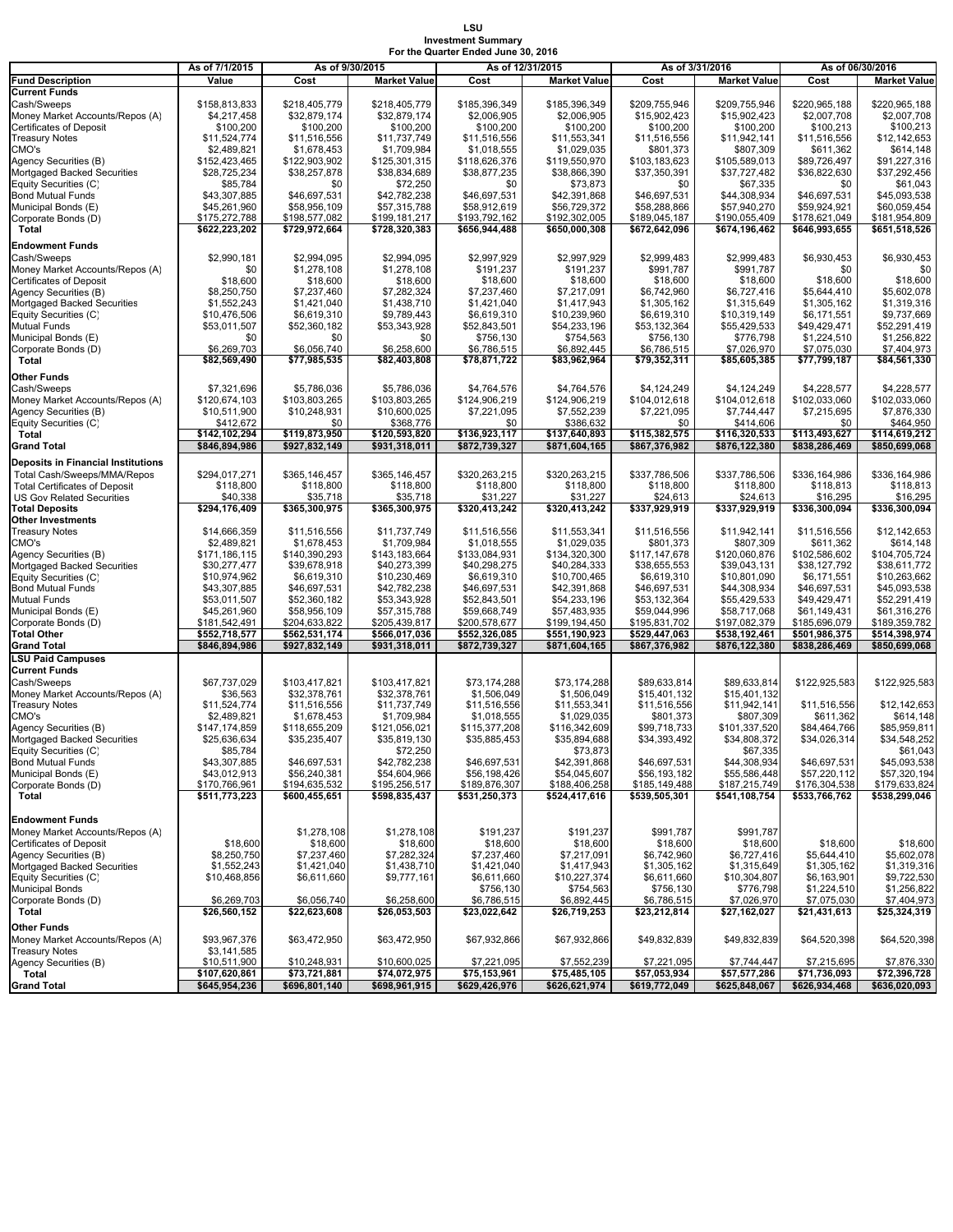#### **LSU Investment Summary For the Quarter Ended June**

|                                                         |                              |                          |                              | $\sim$ 0. the gaarter Enged sanc so, 2010 |                               |                                                |                               |                          |                              |
|---------------------------------------------------------|------------------------------|--------------------------|------------------------------|-------------------------------------------|-------------------------------|------------------------------------------------|-------------------------------|--------------------------|------------------------------|
|                                                         | As of 7/1/2015               | As of 9/30/2015          |                              | As of 12/31/2015                          |                               | As of 3/31/2016<br>Cost<br><b>Market Value</b> |                               |                          | As of 06/30/2016             |
| <b>Fund Description</b><br><b>LSU Health Shreveport</b> | Value                        | Cost                     | <b>Market Value</b>          | Cost                                      | <b>Market Value</b>           |                                                |                               | Cost                     | <b>Market Value</b>          |
|                                                         |                              |                          |                              |                                           |                               |                                                |                               |                          |                              |
| Current Funds                                           |                              |                          |                              |                                           |                               |                                                |                               |                          |                              |
| Cash/Sweeps S.                                          | \$43,481,410                 | \$67,332,744             | \$67,332,744                 | \$65,907,689                              | \$65,907,689                  | \$72,347,205                                   | \$72,347,205                  | \$52,626,700             | \$52,626,700                 |
| Cash/Sweeps C.                                          | \$950.118                    | \$632.182                | \$632.182                    | \$884.411                                 | \$884.411                     | \$1,205,026                                    | \$1,205,026                   | \$1,290,500              | \$1.290.500                  |
| Cash/Sweeps H.                                          | \$1.293.443                  | \$542.285                | \$542.285                    | \$767.897                                 | \$767.897                     | \$526.708                                      | \$526,708                     | \$499.056                | \$499,056                    |
| <b>Cash/Sweeps</b>                                      | \$45,724,971                 | \$68,507,211             | \$68,507,211                 | \$67,559,997                              | \$67,559,997                  | \$74,078,939                                   | \$74,078,939                  | \$54,416,256             | \$54,416,256                 |
| Money Market Accounts/Repos (A)                         | \$2.180.322                  | \$20                     | \$20                         | \$21                                      | \$21                          | \$20                                           | \$20                          | \$1,506,001              | \$1,506,001                  |
| Agency Securities (B)                                   | \$5,248,606                  | \$4,248,693              | \$4,245,294                  | \$3,249,168                               | \$3,208,361                   | \$3,464,890                                    | \$4,251,493                   | \$5,261,731              | \$5,267,505                  |
| Mortgaged Backed Securities (B)                         | \$3,088,600                  | \$3,022,471              | \$3,015,559                  | \$2,991,782                               | \$2,971,702                   | \$2,956,899                                    | \$2,919,110                   | \$2,796,316              | \$2,744,204                  |
| Municipal Bonds (E)                                     | \$2,249,047                  | \$2,715,728              | \$2,710,822                  | \$2,714,193                               | \$2,683,765                   | \$2,095,684                                    | \$2,353,822                   | \$2,704,809              | \$2,739,260                  |
| Corporate Bonds (D)                                     | \$4,505,827                  | \$3,941,550              | \$3,924,700                  | \$3,915,855                               | \$3,895,747                   | \$3,895,699                                    | \$2,839,660                   | \$2,316,511              | \$2,320,985                  |
| Total                                                   | \$62,997,373                 | \$82,435,673             | \$82,403,606                 | \$80,431,016                              | \$80,319,593                  | \$86,492,131                                   | \$86,443,044                  | \$69,001,624             | \$68,994,211                 |
| Endowment Funds                                         |                              |                          |                              |                                           |                               |                                                |                               |                          |                              |
| Cash/Sweeps                                             | \$2,938,515                  | \$2,942,429              | \$2,942,429                  | \$2,946,263                               | \$2,946,263                   | \$2,947,817                                    | \$2,947,817                   | \$6,930,453              | \$6,930,453                  |
| Equity Securities (C)                                   | \$7,650                      | \$7,650                  | \$12,282                     | \$7,650                                   | \$12,586                      | \$7,650                                        | \$14,342                      | \$7,650                  | \$15,139                     |
| Mutual Funds                                            | \$53.011.507                 | \$52,360,182             | \$53,343,928                 | \$52,843,501                              | \$54,233,196                  | \$53.132.364                                   | \$55,429,533                  | \$49,429,471             | \$52,291,419                 |
| Total                                                   | \$55,957,672                 | \$55,310,261             | \$56,298,639                 | \$55,797,414                              | \$57,192,045                  | \$56,087,831                                   | \$58,391,692                  | \$56,367,574             | \$59,237,011                 |
| <b>Grand Total</b>                                      | \$118,955,045                | \$137,745,934            | \$138,702,245                | \$136.228.430                             | \$137,511,638                 | \$142.579.962                                  | \$144,834,736                 | \$125,369,198            | \$128.231.222                |
| <b>LSU HCSD</b>                                         |                              |                          |                              |                                           |                               |                                                |                               |                          |                              |
| Current Funds                                           |                              |                          |                              |                                           |                               |                                                |                               |                          |                              |
| Cash/Sweeps                                             | \$44,347,665                 | \$44,043,113             | \$44,043,113                 | \$43,496,247                              | \$43,496,247                  | \$43,687,283                                   | \$43,687,283                  | \$43,641,215             | \$43,641,215                 |
| Total                                                   | \$44.347.665                 | \$44.043.113             | \$44.043.113                 | \$43.496.247                              | \$43.496.247                  | \$43.687.283                                   | \$43,687,283                  | \$43.641.215             | \$43.641.215                 |
|                                                         |                              |                          |                              |                                           |                               |                                                |                               |                          |                              |
| Other Funds                                             |                              |                          |                              |                                           |                               |                                                |                               |                          |                              |
| Cash/Sweeps                                             | \$7,262,974                  | \$5,506,398              | \$5,506,398                  | \$4,484,938                               | \$4,484,938                   | \$3,844,611                                    | \$3,844,611                   | \$3,943,346              | \$3,943,346                  |
| Money Market Accounts/Repos (A)                         | \$26,706,727                 | \$40,330,315             | \$40,330,315                 | \$56,973,353                              | \$56,973,353                  | \$54,179,779                                   | \$54,179,779                  | \$37,512,662             | \$37,512,662                 |
| Equity Securities (C)                                   | \$412,672                    |                          | \$368,776                    |                                           | \$386.632                     |                                                | \$414,606                     |                          | \$464,950                    |
| <b>US Gov Related Securities</b>                        | \$40,338                     | \$35,718                 | \$35,718                     | \$31,227                                  | \$31,227                      | \$24,613                                       | \$24,613                      | \$16,295                 | \$16,295                     |
| Total                                                   | \$34,422,711<br>\$78.770.376 | \$45,872,431             | \$46,241,207<br>\$90,284,320 | \$61,489,518                              | \$61,876,150<br>\$105,372,397 | \$58,049,003<br>\$101.736.286                  | \$58,463,609<br>\$102.150.892 | $\overline{541,472,303}$ | \$41,937,253<br>\$85,578,468 |
| <b>Grand Total</b><br><b>LSU - Shreveport</b>           |                              | \$89,915,544             |                              | \$104,985,765                             |                               |                                                |                               | \$85,113,518             |                              |
| Current Funds *                                         |                              |                          |                              |                                           |                               |                                                |                               |                          |                              |
|                                                         |                              |                          |                              |                                           |                               |                                                |                               |                          |                              |
| Cash/Sweeps                                             | \$1,004.168                  | \$2.437.634              | \$2,437.634                  | \$1.165.817                               | \$1.165.817                   | \$2.355.910                                    | \$2.355.910                   | (S17.866)                | (\$17,866)                   |
| Money Market Accounts/Repos (A)                         | \$2,000,573                  | \$500,393                | \$500,393                    | \$500,835                                 | \$500,835                     | \$501,271                                      | \$501,271                     | \$501,707                | \$501,707                    |
| Certificates of Deposit<br>Total                        | \$100,200<br>\$3,104,941     | \$100,200<br>\$3,038,227 | \$100,200<br>\$3,038,227     | \$100,200<br>\$1,766,852                  | \$100,200<br>\$1,766,852      | \$100,200<br>\$2,957,381                       | \$100,200<br>\$2,957,381      | \$100,213<br>\$584,054   | \$100,213<br>\$584,054       |
|                                                         |                              |                          |                              |                                           |                               |                                                |                               |                          |                              |
| <b>Endowment Funds **</b>                               |                              |                          |                              |                                           |                               |                                                |                               |                          |                              |
| Cash/Sweeps                                             | \$51,666                     | \$51,666                 | \$51,666                     | \$51,666                                  | \$51,666                      | \$51,666                                       | \$51,666                      | \$0                      | \$0                          |
| Total                                                   | \$51,666                     | \$51,666                 | \$51.666                     | \$51,666                                  | \$51.666                      | \$51,666                                       | \$51,666                      | \$0                      | \$0                          |
|                                                         |                              |                          |                              |                                           |                               |                                                |                               |                          |                              |
| Other Funds                                             |                              |                          |                              |                                           |                               |                                                |                               |                          |                              |
| Cash/Sweeps                                             | \$58,722                     | \$279,638                | \$279,638                    | \$279,638                                 | \$279,638                     | \$279,638                                      | \$279,638                     | \$285,231                | \$285,231                    |
| Total                                                   | \$58.722                     | \$279,638                | \$279.638                    | \$279,638                                 | \$279.638                     | \$279,638                                      | \$279,638                     | \$285,231                | \$285,231                    |
| <b>Grand Total</b>                                      | \$3,215,329                  | \$3,369,531              | \$3,369,531                  | \$2,098,156                               | \$2,098,156                   | \$3,288,685                                    | \$3,288,685                   | \$869,285                | \$869,285                    |
|                                                         |                              |                          |                              |                                           |                               |                                                |                               |                          |                              |
| System Total                                            | \$846,894,986                | \$927,832,149            | \$931,318,011                | \$872,739,327                             | \$871,604,165                 | \$867,376,982                                  | \$876,122,380                 | \$838,286,469            | \$850,699,068                |

\* Negative balance in the cash/Sweeps section of the current funds does not respresent an actual negative bank balance, rather it represents a timing difference of the allocation of the current funds.<br>\*\* Small endowment fu

<u>BENCHMARK NOTES (Example Only)</u><br>(A) Benchmarked against 90 day T-Bil<br>(B) Benchmarked against Barclay's US Agg Bond TR USD

(C) US equities benchmarked against Russell 3000 and international against MSCI emerging market (D) Benchmarked against XYZ (E) Benchmarked against XYZ

Disclaimer: Pursuant to PM-9, corporate bonds/notes only available for investment beginning 7-1-2011 Louisiana law provides for restrictions on maturity and allocation and may effect benchmark comparisons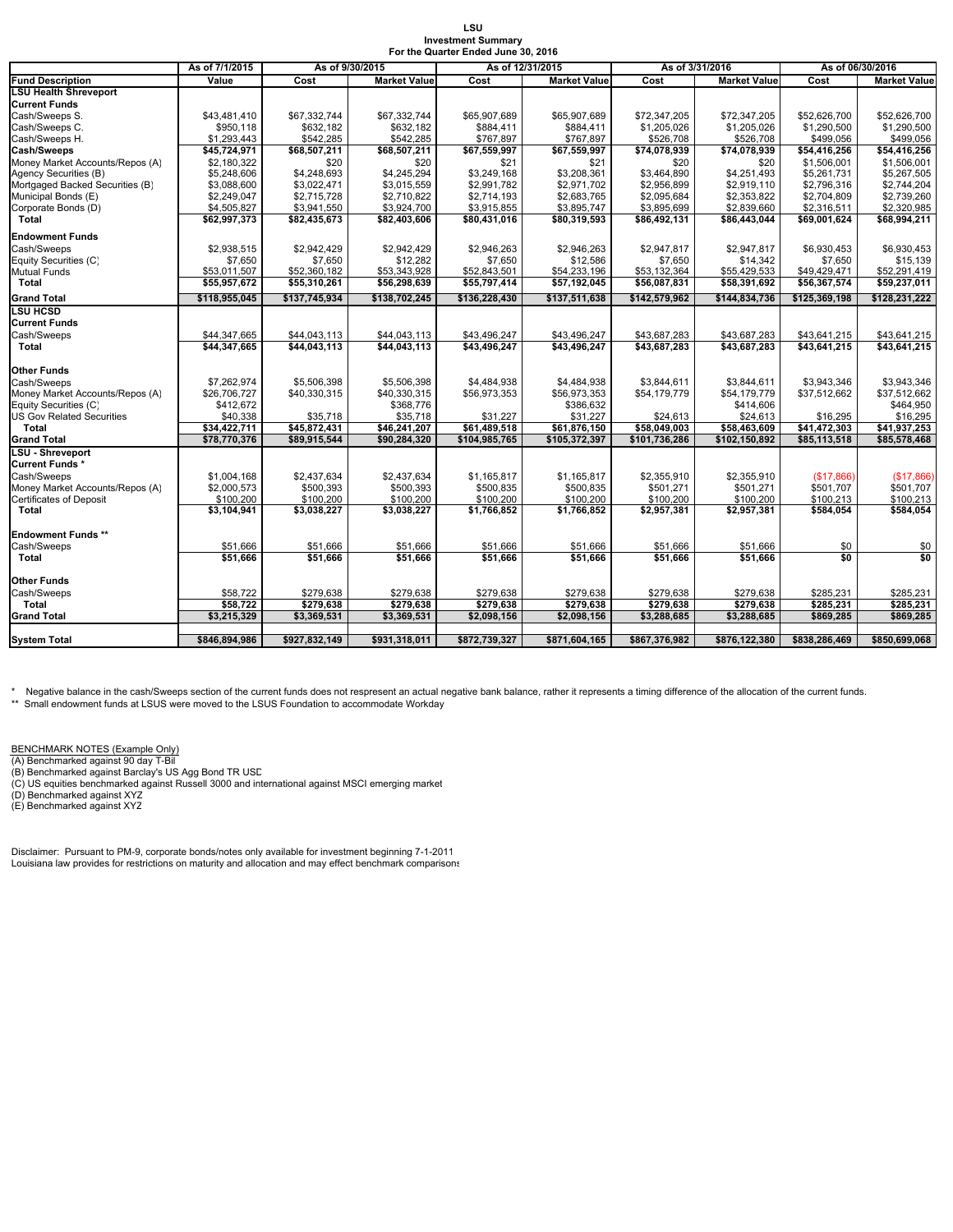

## Investment Management Program Non Endowed Accounts **Realized Yield**

As of 6/30/2016



**Non Endowed Health Plan** Barclays Aggregate Bond Index **Health Plan** Barclays Aggregate Bond Index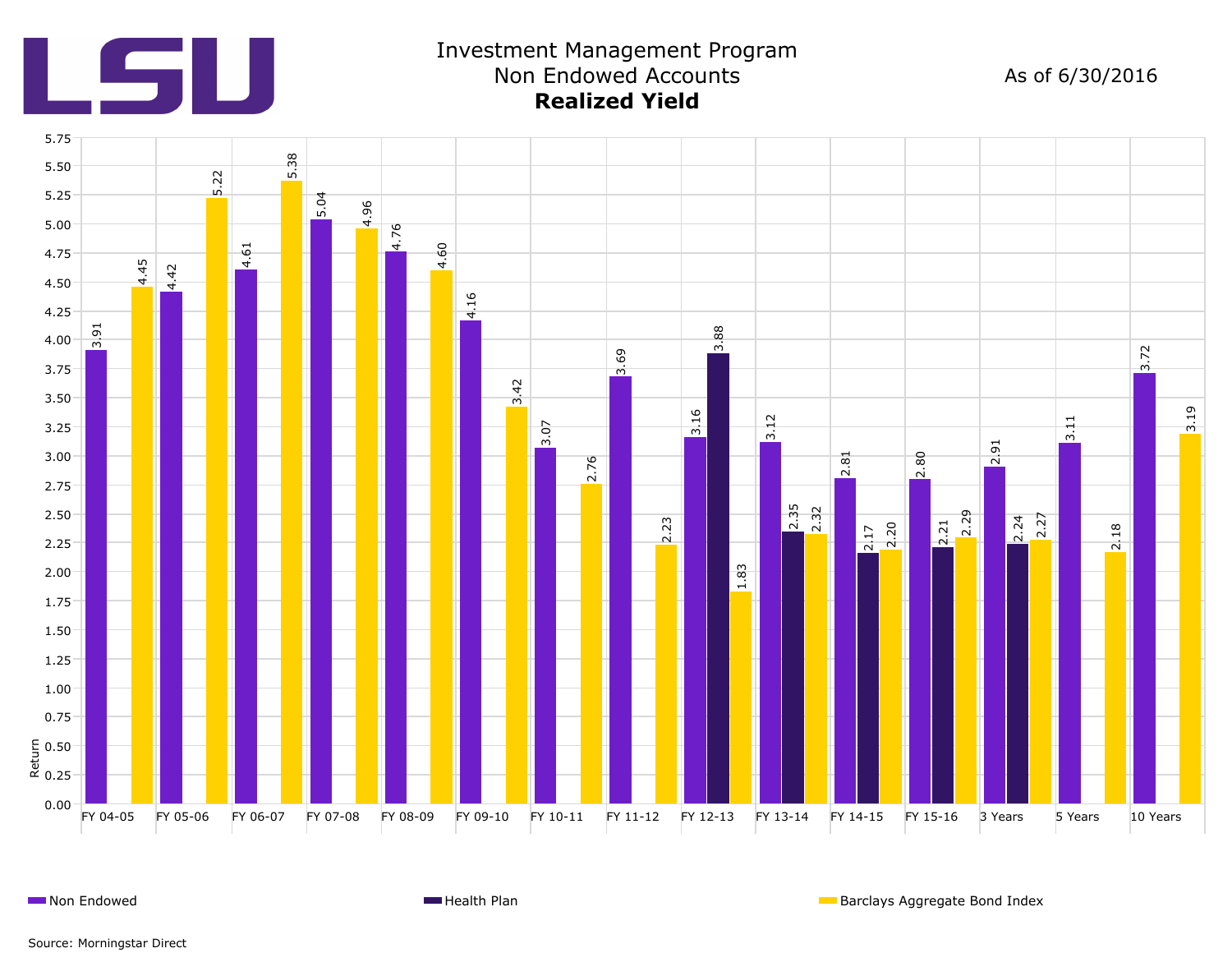

## Investment Management Program Non Endowed Accounts **Total Return**

As of 6/30/2016

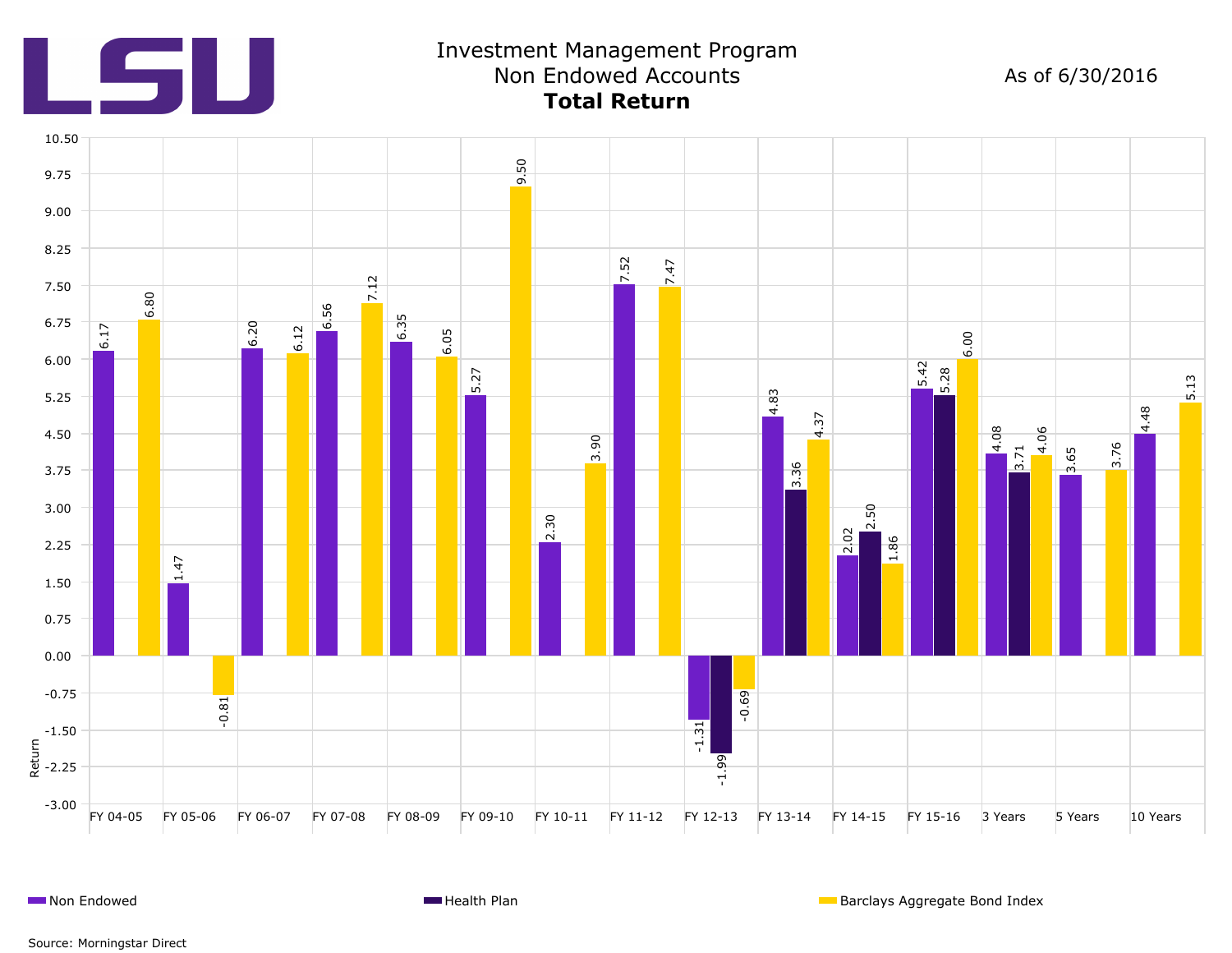#### **Performance Relative to Peer Group (Total Return)**



◆ Non Endowed <br>● Non Endowed **Health Plan** Barclays Aggregate Bond Index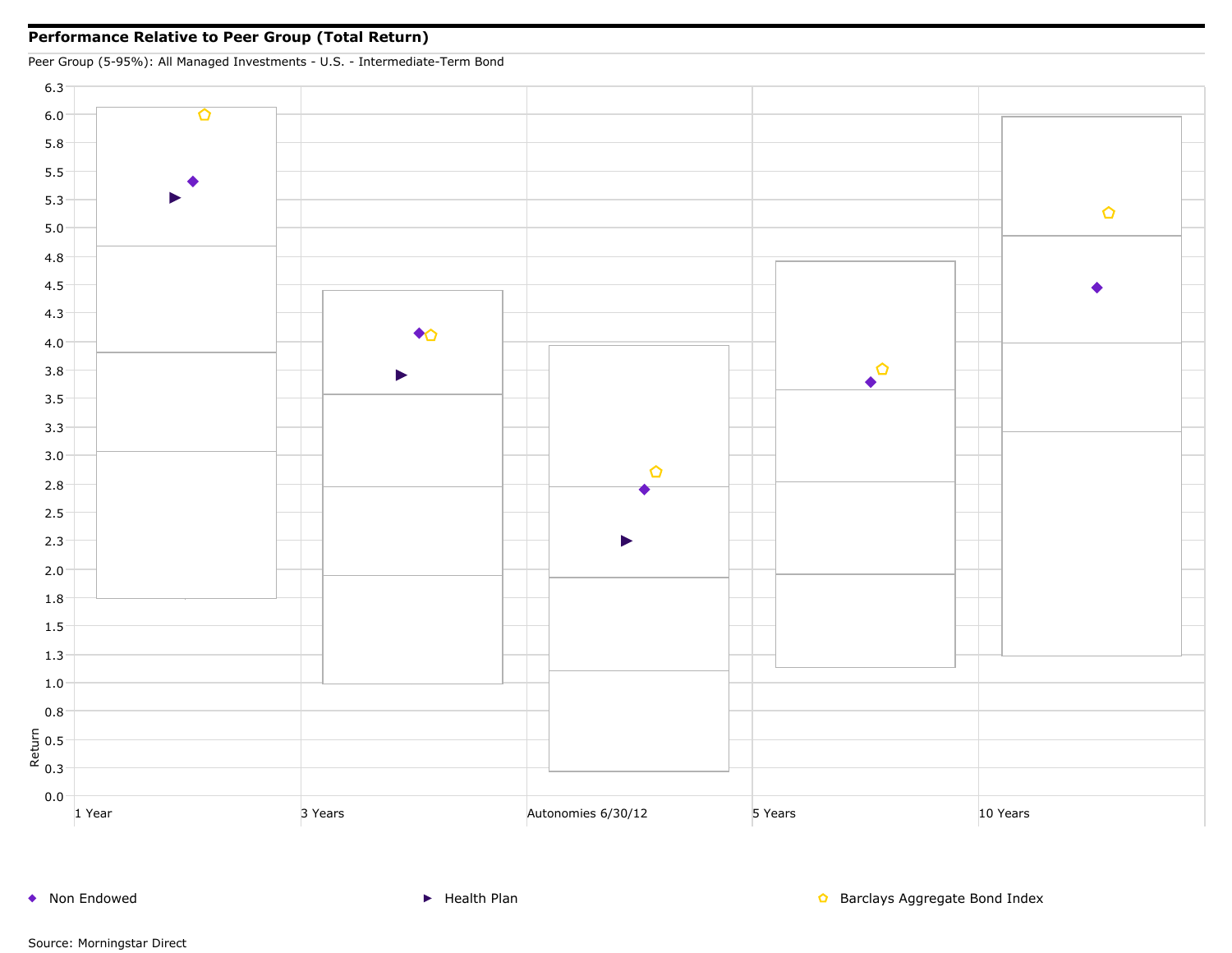

#### Investment Management Program Endowed Accounts **Realized Yield**

As of 6/30/2016



Endowment **Endowed Benchmark** Communication Communication Communication Communication Communication Communication Communication Communication Communication Communication Communication Communication Communication Communicat